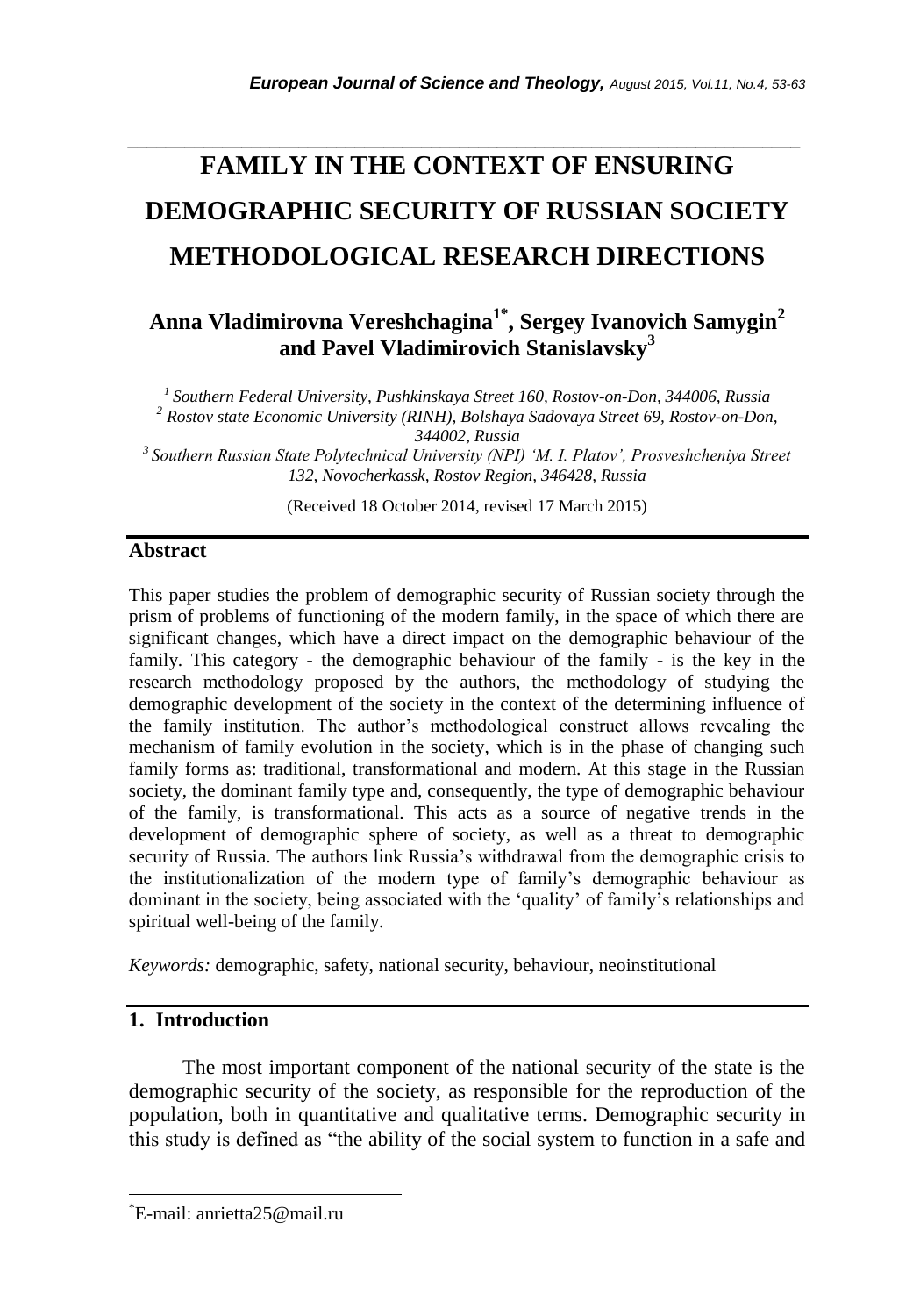stable way on the basis of population reproduction as a process of continuous renewal of its size and structure through the generational change" [1].

An important factor of influencing the demographic security of the society is the family institution, which is transformed in modern Russia, and is rapidly losing its previous value and normative bases. Sustainable reproduction of negative phenomena in the family-demographic field of Russian society creates the need to understanding of the effects of family transformation for the demographic development of the country, and this is the social relevance of the search for adequate methodological tools for the study of this dependence. The selected angle of study based on the appropriate methodology will allow to identify the main trends in the development of the Russian family and demographic processes, to determine the mechanism of institutional dependence of family and demographic spheres of the society, as well as to identify possible ways to stabilize the institution of the family and to ensure demographic security of Russia.

### **2. Method**

The article widely uses methods of comparative, comparative-historical, axiological and socio-cultural approaches. During the development of methodological guidelines for the studies of transformation of the family institution as a factor of influencing the demographic processes in the society, the authors relied on the provisions and principles of the new institutional paradigm, in which institutional-evolutionary approach of D. North was actively used [D.C. North, *The Contribution of the New Institutional Economics to an Understanding of the Transition Problem*, http://www.wider.unu.edu/ publications/annual-lectures/en\_GB/AL1/\_files/78091860219333220/default/ annua-lecture-1997.pdf], in which social institutions are considered as a set of formal rules, informal constraints and mechanisms for enforcing them [D.C. North, *Economic Performance through Time. Lecture to the memory of Alfred Nobel*, [http://nobelprize.org/economics/laureates/1993/north-lecture.html–](http://nobelprize.org/economics/laureates/1993/north-lecture.html)not, 09.12.1993]. We used as well theoretical developments and concepts in line with neo-institutionalism of local researchers: S.G. Kirdina [2], M.A. Klupt [3]. This set of theoretical approaches and methods has allowed to develop a mechanism of institutional evolution of the family and to highlight the types of demographic behaviour of the family as indicators of the demographic development of the Russian society, which, in the aggregate, provided a solution to the research tasks and to obtain adequate for the modern Russian reality knowledge on the alleged problems.

#### **3. Results**

As a key conclusion we make the following deduction: the family institution in contemporary Russian society is going through a period of transformation, which resulted in the fact that Russian family gradually acquires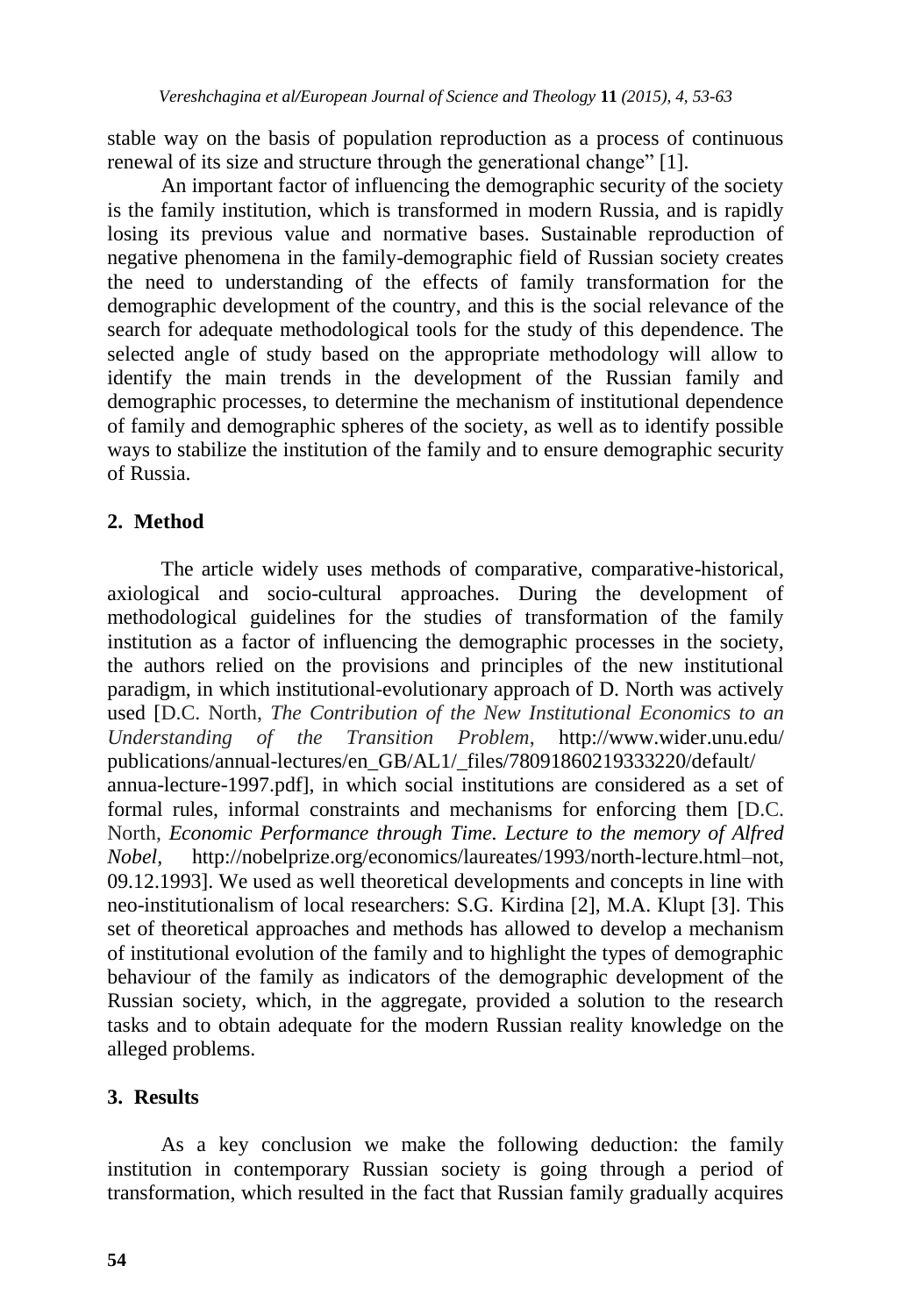an egalitarian form. During the institutional transformation in the space of a Russian family, we can see the formation and spreading of various types of families with appropriate type of demographic behaviour. Each of the types of demographic behaviour is characterized by various degrees of influence on the development of demographic processes in Russian society. In the context of long-term demographic crisis, a deep sociological analysis of the demographic behaviour of the family will determine the most favourable type of demographic behaviour of the family for the normalization of the demographic situation in Russian society. Our analysis based on the neo-institutional approach led to the conclusion that in the institutional space of the Russian family there are three main types of family institutions, which correspond to three types of demographic behaviour of the families: traditional, transformational and modern. The transformational type has an extreme instability and destructiveness, both for the development of the family and the society in general. It needs a qualitative modernization breakthrough [4], its implementation in the process of family practices reducing the demographic indicators, both quantitative and qualitative ones [5]. To date, this type of family demographic behaviour is dominant in Russian society, but which is able to lead the country out of the demographic crisis - is the modern type of demographic behaviour of the families with an emphasis on the quality of marital and parental relationships and a high personal responsibility for any choices throughout the life cycle of the family.

#### **4. Discussion**

Demographic behaviour of the family is an important source of demographic processes, and its deep research will help to understand the course and character of the transformation process, both in the family and in the demographic areas of the society. In our methodological construct, the focuses is based on the study of the transformation of the family institution, taking into account the fact that it is one of the most important factors influencing the demographic processes in the society. Accordingly, within the established methodological construct, the transformation of the family institution and the demographic processes in the Russian society are studied through the light of such important category as "demographic behaviour of the family", which is the behaviour of family members, aimed at preserving or changing its demographic status, including such elements as: gender, number, children in the family, type of the family (officially registered/unregistered, two-parent family, lone-parent family, with few children/many children, student/not student, etc.), its socioprofessional level, place of residence and status (migrants, native inhabitants), etc.

The analysis of the transformation of the family institution as a factor affecting the demographic processes through the study of demographic behaviour of the family involves the study of institutional transformations in the family sphere. To this end, we turn to the methodology of neo-institutionalism as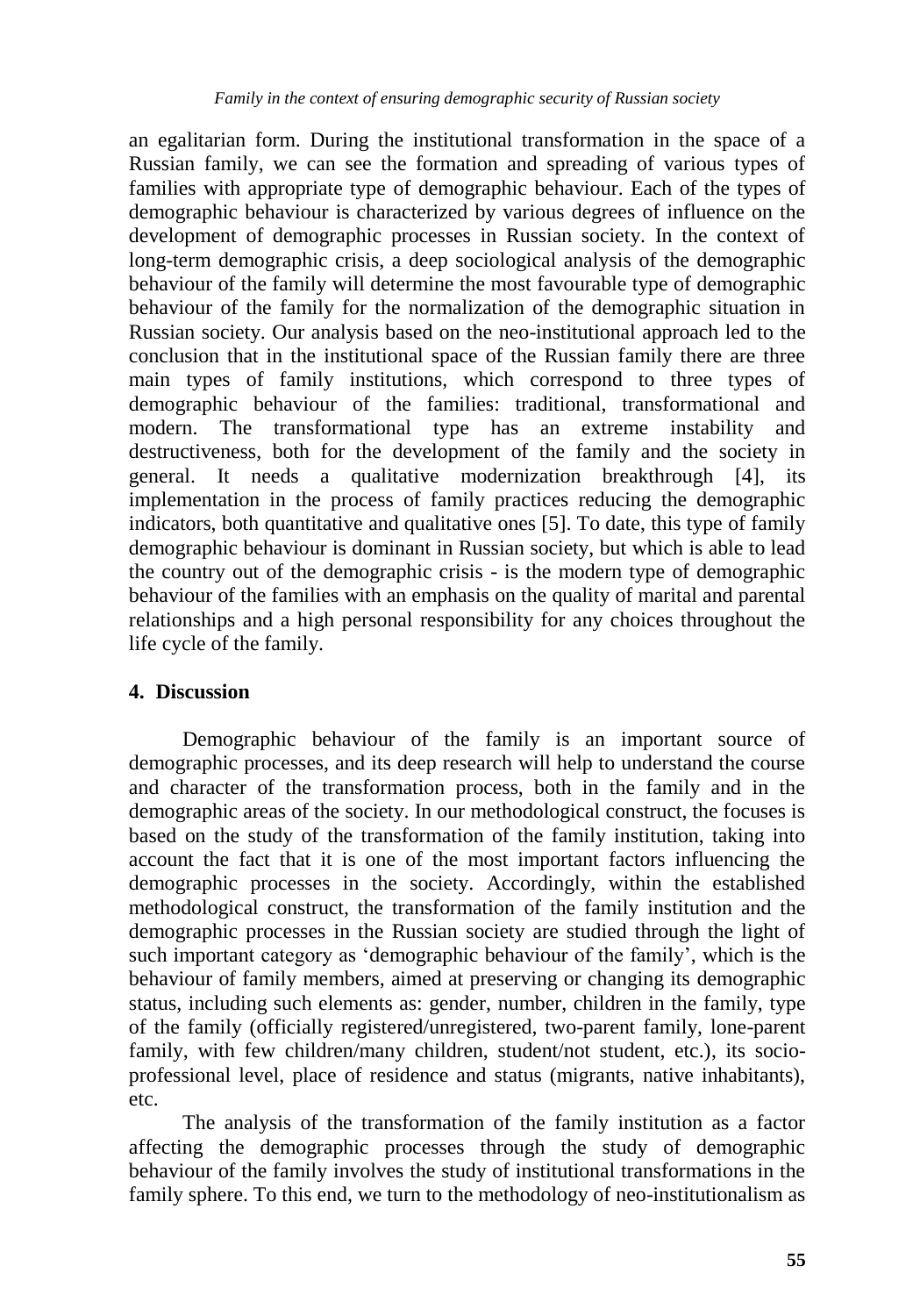an optimal methodological tool for the study of the reality, in which the transformation of Russian society is going on, its major social institutions and demographic spheres.

Let us study the theory of D. North [6] and his formal and informal restrictions in the process of the formation and development of social institutions in the society. If we take the concept of D. North as a base, the mechanism of formation of the institutional structure of the family will be as follows: in a traditional society, before the conjugal sphere became a subject of state regulation and control, informal restrictions played the role of formal restrictions. Then, with the increasing complexity of social organization and the transition to the formal regulation mechanism of controlling the sphere of family relations in the form of the Family Code formal restrictions (state family policy, etc.), as a rule, corresponded to the restrictions conformed on an informal level in the field of family relationships (divorce was difficult in the society and it was censured), that characterized the traditional society.

Modern society has changed the harmonious - according to the public viewpoint - combination and coexistence of formal and informal restrictions in the field of family relationships. There is a priority of informal constraints in the form of family norms, patterns of behaviour, values, which dictate their rules of behaviour in the field of family relations. But the main feature of our time is the appearance of a third kind of restrictions, which were not considered by D. North as distinct and important in the process of institutional change. These are individual restrictions, the occurrence of which became possible with the increasing personal freedom, the legitimization of this phenomenon in the public consciousness and life.

In the past, any family behaviour of the individual was due to traditions, customs (informal restrictions) or formal rules, the violation of which led to public reprimand or sanctions, provided by the laws of the society, but today it is often due to individual choice in terms of diversity and variability of the system of family relations. The choice of a particular style of family life, of certain decisions regarding the fate of marriage, family, are dictated by personal choice of every couple, who have individual responsibility for any choice, for any decision. Social constraints, formed at the social level and associated with such categories of concepts as "unacceptable", "not well" subside and give place for individual constraints. They lose their power, which can lead to different consequences: a greater responsibility in the field of family relationships as a result of individual choices, decisions, as well as the disappearance of the family in terms of reducing the impact of formal and informal restrictions in the area of family relationships. Thus, the family sphere in modern society can be considered as a sphere, in which the concept of freedom and individual choice is realized to the fullest extent that, in turn, increasing the extent of individual responsibility.

Individual restrictions may become a cognitive tool for the study of transformational processes. In that case if along with them we will introduce in the scientific revolution the term 'social restrictions', which in itself, of course,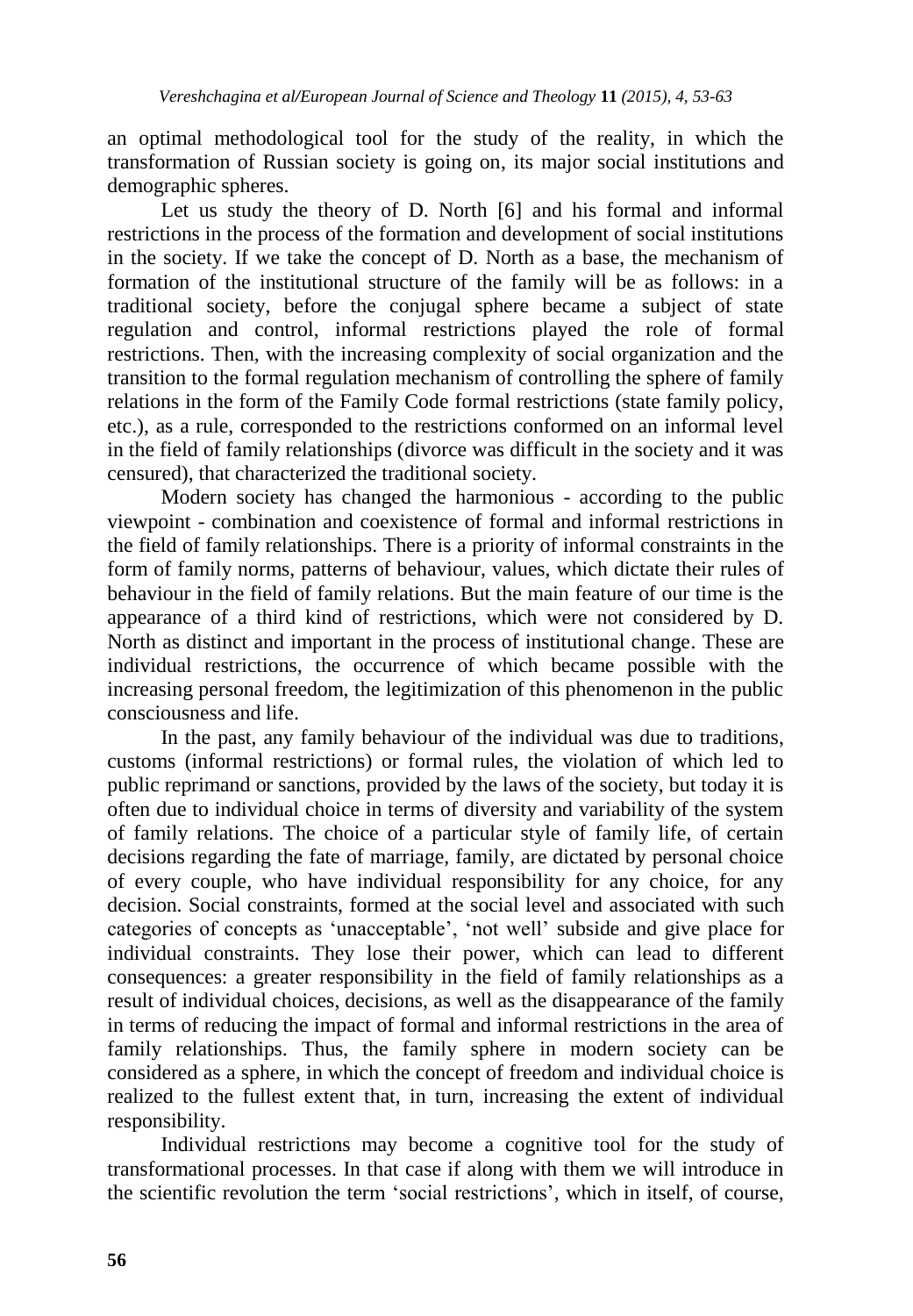has been scientifically tested however, we suggest to introduce the dichotomy "social restrictions - individual restrictions" as an addition to the institutional structure of D. North. Its formal and informal restrictions do not contain the fact of individual restrictions as an independent cognitive structure. Formal and informal constraints, which are the main components of the institutional system, can be considered as a whole of social restrictions, generated at the informal and formal level by the society itself, in the face of transformation agents. Individual restrictions, which have the same social restrictions as a source of their development, the liberalization of which led to their growth, are gradually replacing to the background, both formal and informal restrictions in the sphere of family relations.

On the basis of the above said, we suggest a slightly different approach to the study of institutional changes in the sphere of family relations of modern Russian society, which is based on the introduction of transformational approach into the scientific revolution, which can be used to justify the current state of the family in Russia and identify options for its evolution. This approach is an attempt to show the interaction of formal, informal and individual constraints in the system of family relations and the results of this interaction in the form of the emerging dominant types of families.

Depending on the kind of institutional changes taking place in the family institution in a combination of formal, informal and individual restrictions, various types of family behaviour are formed, which dominate in every society at a particular historical period. In this case, the dominant type is determined, above all, by the dominant type of family behaviour constraints, which affects the functioning of the family and the institutionalization of various types of family behaviour, including demographic behaviour.

In particular, the compliance of formal restrictions with informal or individual ones forms in society two opposite types of family behaviour traditional and modern. A combination of formal and informal restrictions in the sphere of family relations and the absence of conflicts between them because of the support from the formal structures (government, social institutions, etc.) informal norms and rules of family behaviour form the traditional type of family behaviour, which has its own characteristics for each individual society [7]. Thus, today the traditional family in Russia is associated with the concept of the Soviet family, which was supported by the state and enjoyed its benefits in certain cases (birth, divorce, etc.). Traditional Russian society could not produce the right amount of individual restrictions of family relationships and family behaviour, because to do this there must be a certain level of freedom in the society, and thus the institutional space of the family of the Soviet period managed with social restrictions, generated at the level of social opinion, social traditions, norms and formal rules, fixed on a legislative level. For example, in a society the leading role of the mother in the upbringing of children, both in marriage and after the divorce was not disputed, and was fixed at the level of family law. Being under the patronage of the state, the family could always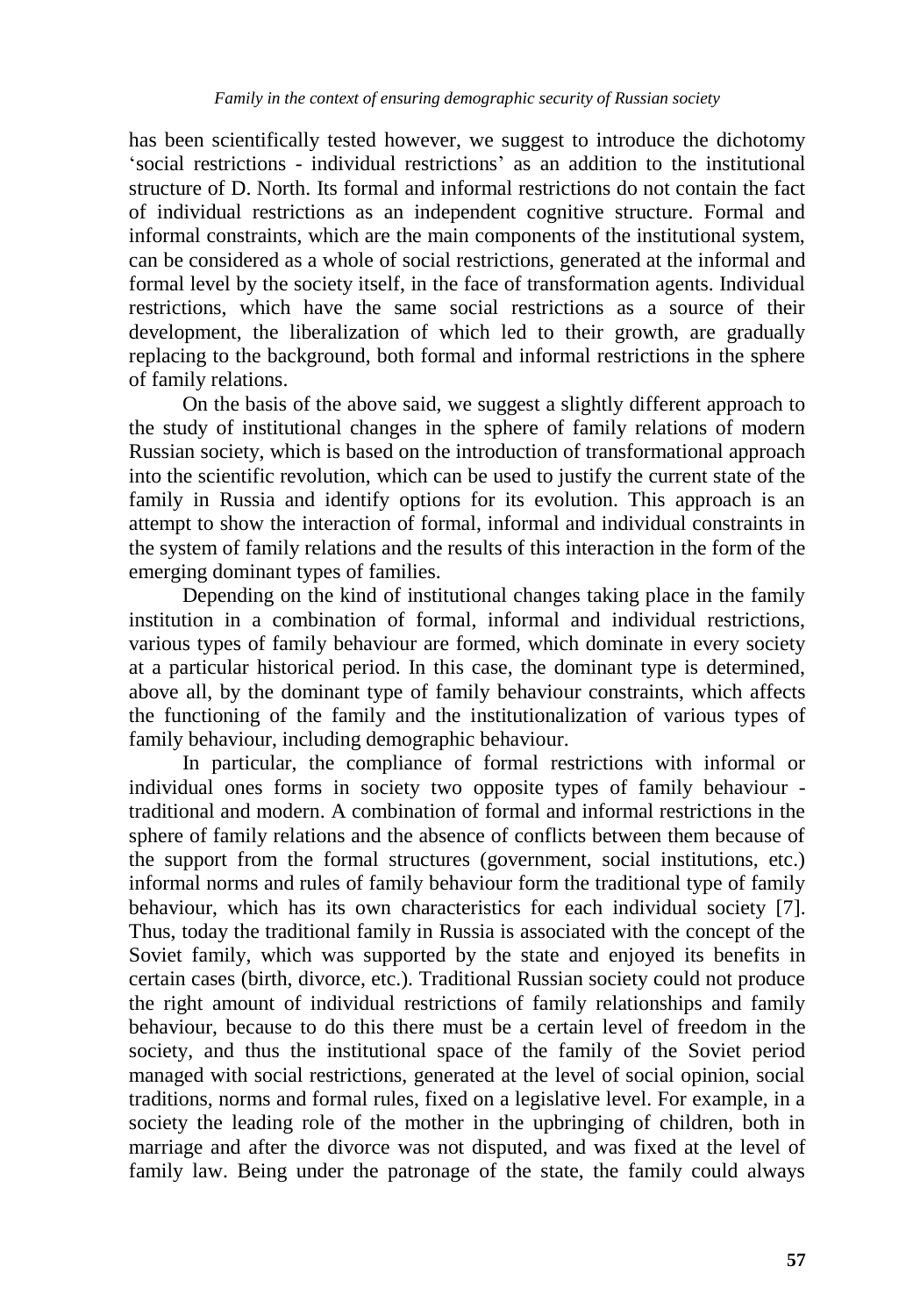count on its support and it depended on the approved at the formal level decrees and laws which restricted the sphere of family relations.

In a society, were individual restrictions dominate over the formal and informal ones, family relationships develop in a quite different scenario. It creates a situation when formal rules and regulations of family relationships are forced to adapt to the individual restrictions, which characterize modernized types of societies (Europe, USA). Public demand for free and egalitarian relationships, at different levels of social interaction, is fixed at the formal level, which manifests itself in the real equality of parental, marital relations in the family, as well as the formal consolidation of types of families that in the traditional sense are not families (same sex, for example). Thus, it forms a situation where the formal rules and regulations are relevant to the individual restrictions of family relationships, which are institutionalized in the society and are subsequently formalized. The role of formal structures is limited in its legitimizing function, but not on forming family relationships, whereas in a traditional society, the state sets certain standards and guidelines for the development of family and marital spheres.

In the era of social transformations, when formal restrictions do not correspond to the actual practices, implemented in the field of family and marriage, and the family stays with itself in the field of global transformations and unregulated social practices, including the family ones, there is a combination of informal and individual restrictions of family behaviour. It is as a created result the transformational family type and family behaviour in the society, in which there is no dominant type of family behaviour.

In such a society there are different types of family behaviour that fall within the scope of the two main types of families: traditional and modern. As a rule, in the conditions of interaction and historical connection between the old and new family institutions, there is a certain type of mixing, which results in a new type of family in the family sphere of the society, which, in essence, is transformational - traditional-modern, combining the features of the traditional family and the modern one. It is necessary to bear in mind that this is only an intermediate type, which is a product of the era of transformation, although the possibilities of its institutionalization under certain circumstances are still real. To achieve a high level of social stability we must create and institutionalize a dominant type of the family.

In this situation, overcoming the intermediate transformational type of family behaviour by returning to the old traditional type or the formation of the modern family type and family behaviour will depend on many factors, among which: the position of traditional and modern family in the society (their incidence in the community); the degree of the influence of external forces, agents of transformation of family behaviour on this process (globalization, media, etc.); the focus and effectiveness of state policy at federal and regional levels, for the family in terms of the formation of programs of family and demographic development of the country, and family support; the activities of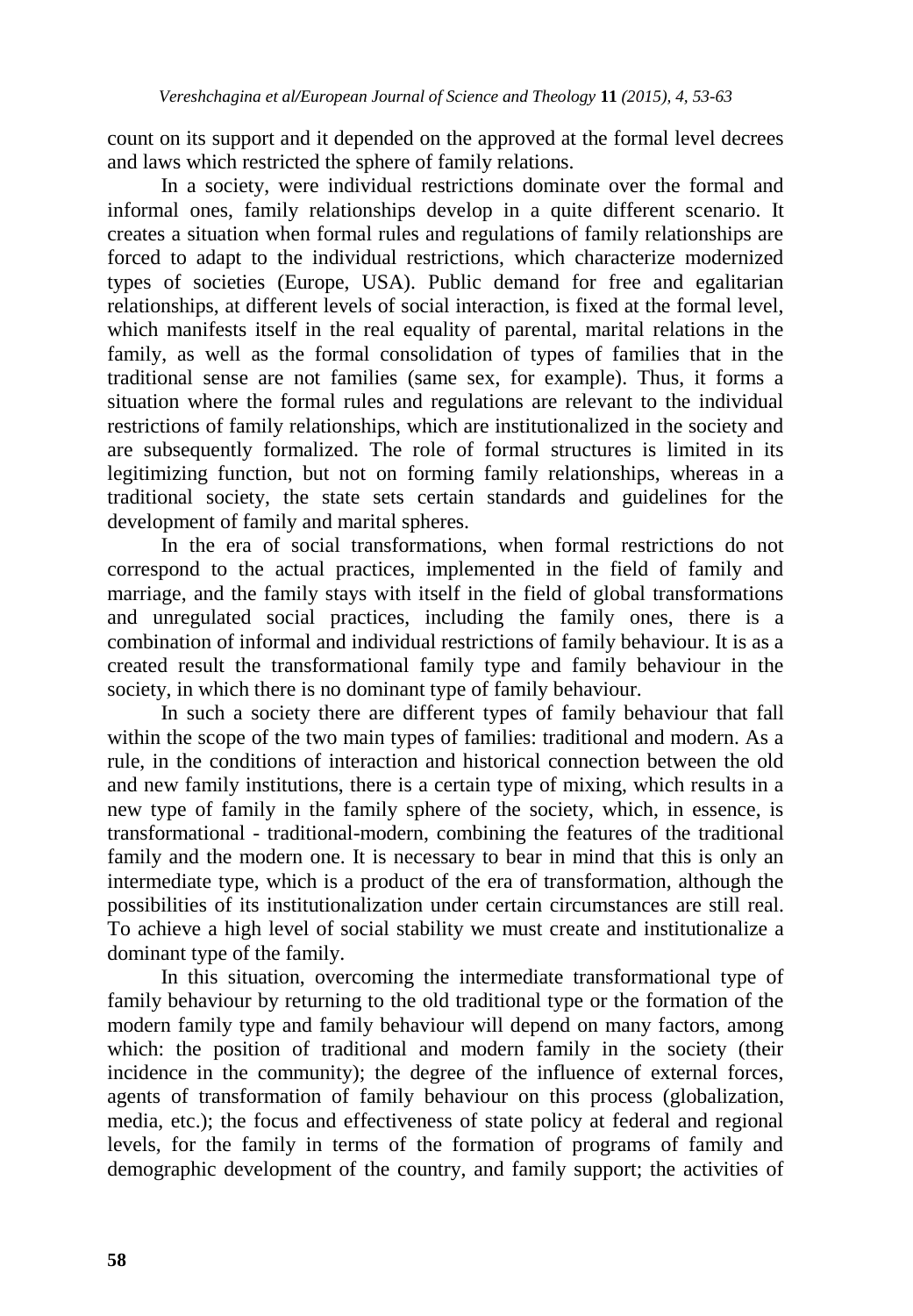the various political and social forces, aimed at the promotion of certain types of family behaviour in the society, etc.

In accordance with the methodological scheme that we constructed, we can define the following basic concepts in this study.

Family institution - is a set of formal rules and regulations, informal and individual restrictions which regulate the marital behaviour of individuals. Depending on the dominance in the society of informal or individual restrictions, as well as the support of one or the other by agents of transformation, forming the formal norms and rules of family behaviour, institutional changes occur, with time forming and institutionalizing new types of families, which are alternatives to traditional families.

Traditional family institution - is a set of social restrictions in the form of formal and informal restrictions, rules, which regulate the marital behaviour of individuals. In this institution there may be different types of families, and the criteria for labelling them as traditional ones is their concordance to formal and informal constraints of family behaviour with the determining the value of the last ones. If this particular type of family fits into the social frameworks of perceptions of the family and is not contrary to the prevailing traditions, it is traditional. Thus, in accordance with new institutional approach, the traditional family - is a family that is of the type and nature of family relationships, reproductive and family behaviour in general corresponds to the norms and rules of family behaviour, accepted in the society, both in the formal and informal levels. Each society at a particular historical period is characterized by its own institution of the traditional family and the corresponding types. For example, for the modern European society, the traditional is nuclear family (mother, father, child), which, as a rule, is with few children, and often childless. In it the family relationships are built on the basis of egalitarian principle, and its stability and existence in general depends on the level of satisfaction with family, in particular the spouse relationship from both spouses. Thus, the basis of such a family in Europe is the interpersonal relationships between spouses, and the size of the family and its existence depends on the direction in which they will develop.

Modern family is the family, which is of the type, nature of family relationships, family and reproductive behaviour that does not conform to traditional norms and rules of family behaviour and relationships (informal restrictions) because the marital behaviour of individuals is mainly regulated by individual norms and rules of family behaviour, not institutionalized at the level of social consciousness (i.e., have not yet become norms in the system of informal constraints). Thus, the institution of modern family should be considered as a set of formal rules and regulations and individual restrictions corresponding to each other and regulating marital behaviour of individuals.

At the same time, the traditional institution of the family does not disappear. It coexists with the modern one, until the modern does not take its place, calling into question the effectiveness of the old traditional family norms and values. The new traditional family, in spite of its qualitative differences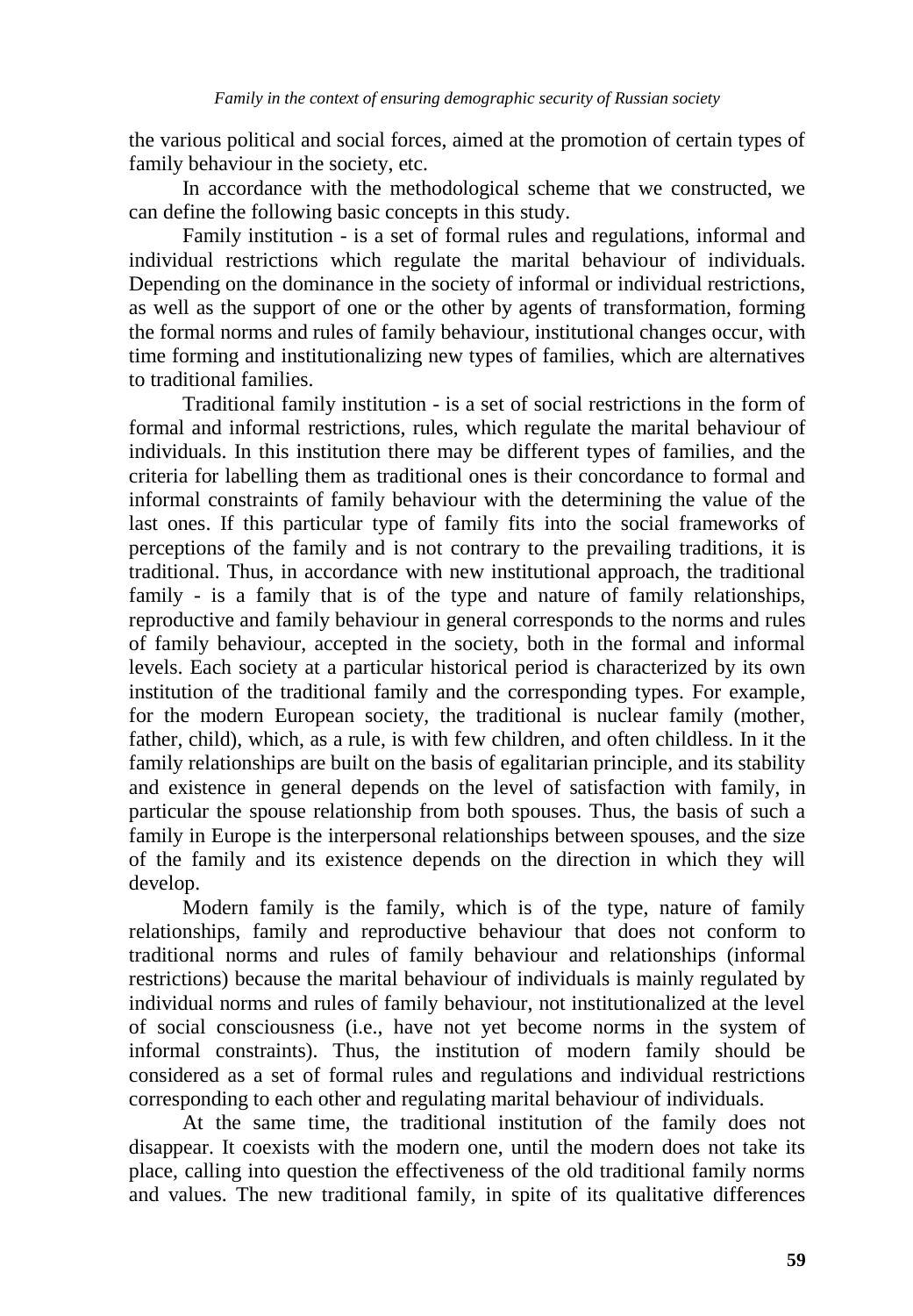from the previous one, it has close historical and institutional linkage with it, and therefore it can be considered as its successor. This conclusion is based on the key position of the new institutional theory of D. North, about the institutional dependence of the historical trajectory of the society, the real choice of which is formed by the past [8].

The institutional evolution of the family and its transition from traditional to modern forms is based on the described mechanism, and in the transitional period the institute of transforming family is formed, combining the rules and regulations of the traditional family, based on informal restrictions, and on modern ones, based on individual restrictions. Formal rules and regulations under in this case act as an arbitrator, and the dynamics and course of the transformation process in the field of family relationships depend on it.

Thus, the institution of the transforming family should be considered as a set of informal and individual restrictions, which regulate the marital behaviour of individuals in the conditions of discrepancy of formal rules and regulations prevailing in the family sphere with values and relationships.

As said, in the institutional space of the modern Russian family, there are three types of families: traditional, transformational and modern. The criteria for the classification of the family into one or another type are the correspondence of the rules and regulations of family with the formal, informal and individual restrictions of family behaviour and family relations.

Thus, the analysis of the used methodological approaches in the frameworks of the sociological study of demographic processes has shown that it is necessary to establish a single methodological paradigm for the study of the variety of demographic aspects of the development of Russian society, and this paradigm is the neo-institutional paradigm, which allows us to consider the specifics of the Russian demographic development in the context of institutional transformation of Russian society in accordance with its historically formed institutional system, which affects the modern progress and development of demographic processes.

The new institutional methodology allows linking together family and demographic changes in a transforming society, to explain them and to determine the mechanism of transformation of family and demographic sphere. To this end we propose a methodological construct for the sociological study of the transformation of the family as a factor of influencing the demographic processes through the study of demographic behaviour of the family.

Thus, the traditional family in Russia is being destroyed, and modern types of families are being formed now, testing their functionality and efficiency. The speed and result of transformation and institutionalization of new social institutions of the family depends on the agents of transformation, which at the formal level can support traditional institutions or contribute to the consolidation of new ones. Each of the types of social institutions of the family (traditional, modern and transformational) correspond to a different type of demographic behaviour, which is the source and measure of demographic processes in the society.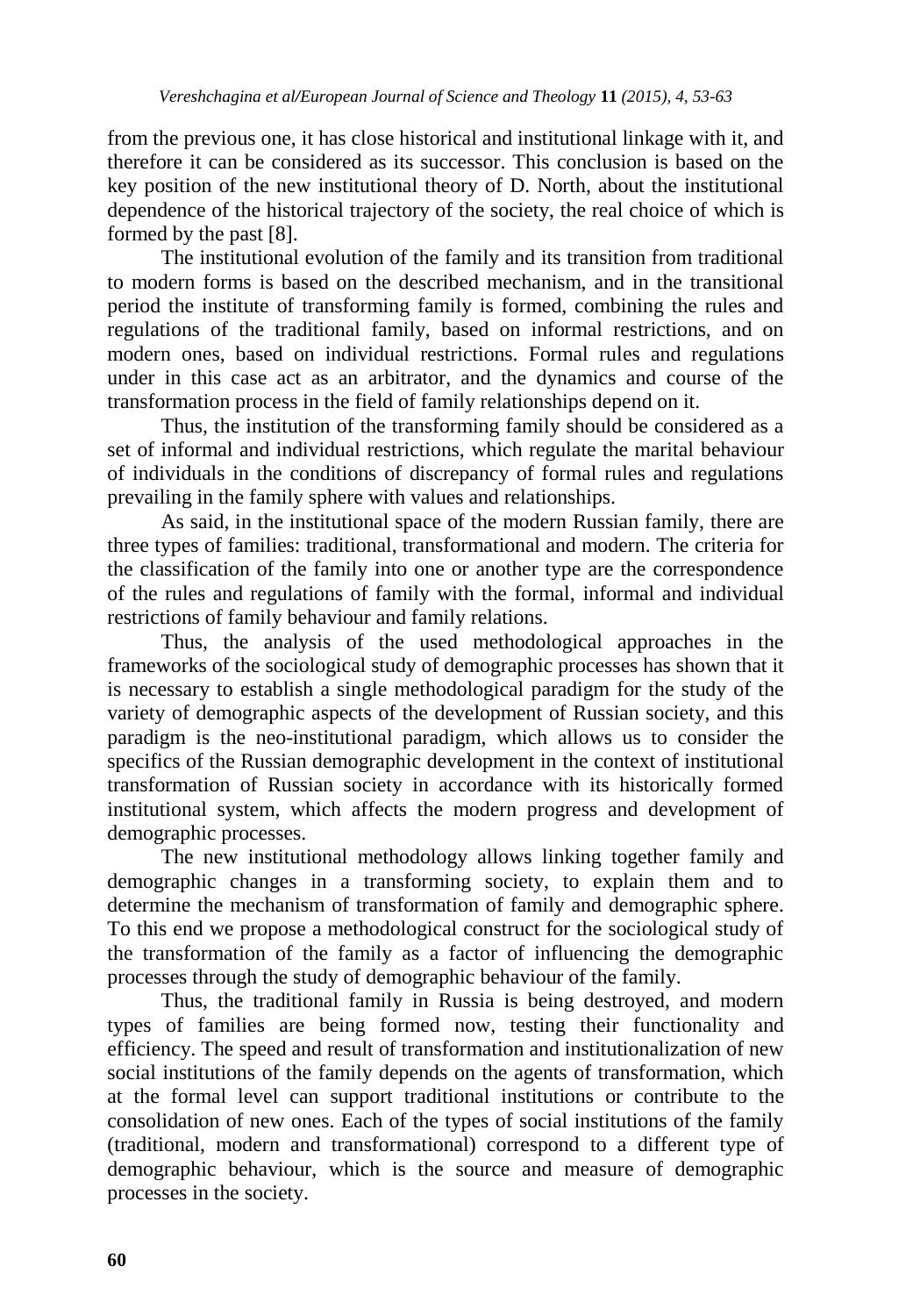Those peoples of Russia, who largely saved the elements of traditional culture, are largely characterized by the traditional type of demographic behaviour, which is characterized by the following features and indicators: the birth of the first child occurs in the first years after marriage (except these cases where there are obstacles of a medical nature); an orientation to a large family regardless of the material and social status of the family; negative attitude towards the childless families, especially voluntarily childless; relatively high stability of family relationships (a minimum number of divorces); the socioprofessional status of the family is, as a rule, determined by the position of the man in the society; one career type of the family, in which the social and professional mobility and career growth is formed by the head of the family - the man; advanced type of the family, as one of the children is necessarily live with his parents after the creation of his own family (i.e. 'Empty nest' is rare in this type of demographic behaviour of the family); parenting is based on the continuity of the values and norms of traditional culture through generational structure; the norm is officially registered marriage or adopted in the society as such under customary law (e.g. the Ossetians).

In the Russian society within the frameworks of the transformation process we see the formation of the modern type of demographic behaviour of the family, typical features of which are the following: the birth of the first child takes place, as a rule, not immediately after the start of family relationships, its postponed to a later date (the reasons may be the desire to test the strength of the feelings and relationship, or the factor of social and professional development); focus on having a small family; deliberate childlessness is a quite common and socially acceptable; a relatively high divorce rate and, accordingly, single-parent families and remarriage; socio-professional status of the family does not have a clear gender colour, and is defined by the position of man in the society, as well as the woman; two career type of the family dominates, in which the social and professional mobility and career development is carried out by both spouses; the nuclear family type, which is reproduced in the next generation; which in a certain stage of life leads the family to the 'empty nest', after the children grow up.

However, the most popular in Russian society is the transformational type of demographic behaviour of the family. This type of demographic behaviour of the family is characterized by a lack of clear criteria, indicators, features, because it is formed on the ruins of the traditional type of demographic behaviour of the family with elements of the modern type, which is just beginning to appear. In general, it is characterized by the fact that, while maintaining the same structure of family and marital relations, typical for the traditional type, there is a decrease in the number of children in the family and a violation of educational functions, as the old values of education are destroyed or are not recognized as correct, and the new ones has not yet become norms in the society, and socialization becomes spontaneous, in a state of rejection of everything that happened before.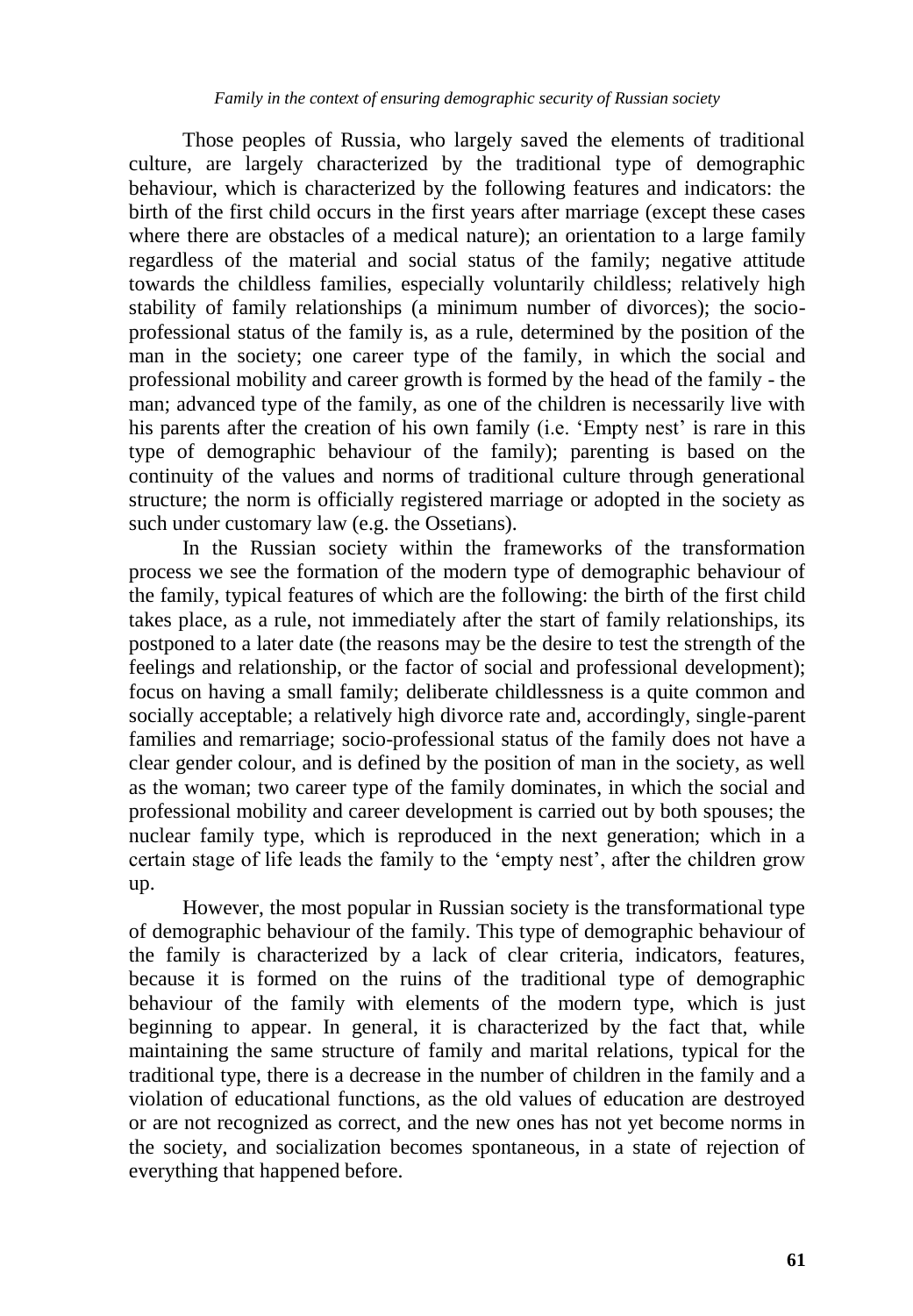This type of demographic behaviour of the family is extremely unstable, it has destructive consequences, both for the family and for the society, it has poor adaptability, it reduces demographic indicators, both in quantity and quality of human resources. Being the most common type of demographic behaviour of families in Russia, which is clearly evidenced by the numerous empirical data, which reflect the transformation of the role of family structure, marital relations, the foundations of education and socialization of children, their reduction, increased divorces, etc, as well as numerical advantage of families of transformational type, it determines the demographic situation in the country: reduced birth rate, increased mortality as a consequence of reducing of the physical and social well-being of the population, a high level of marriage as a reflection of the mental attitudes on officially registered marriage as a norm of family life, but also a high divorce rate as a reflection of the destruction of the foundations of family stability and the search for its new forms.

Taking into account the fact that ethnic basis (in quantitative terms) of Russian state is the Russian ethnic group, which is not notable for the preservation of traditional culture, the level of Russian families who adhere to the traditional type of demographic behaviour is relatively small, although this type is notable for sufficiently high resistance to the influence of external factors. Therefore, its implementation in the traditional people of Russia does not characterize the demographic situation in the country as a whole and it is not its indicator, but its factor of further deepening the differences between the people of Russia and their differentiation in lifestyle, outlook, social adaptation as a result of differences in family culture and family values.

#### **5. Conclusions**

Despite the demographic threat of depopulation of the Russian population, we believe that for Russia the modern type of demographic behaviour, which is based on the egalitarian principles of the organization of family relations, is the most appropriate in the current conditions for several reasons.

Firstly, Russia, cultural space of which is represented by the eastern and western culture, by its type and the numerical composition of the population (Russians constitute the overwhelming majority of Russians ethnic structure) tends to Western culture, which explains the more rapid spread of Western egalitarian family values in the Russian family environment, and the collapse of the Soviet (mostly Russian) traditional family, while the traditional family, which is based on ethnic and cultural traditions, is still functioning effectively in the national regions of Russia. So, the spread of this type of demographic behaviour of the family it is a natural process that conforms to the trajectory of the historical transformation and evolution of Russian society in the mainstream of European modernization, though having its own institutional matrix that is different from European society. Egalitarian family in Russia and the corresponding type of demographic behaviour will not be identical to the European one, if we do not change the socio-cultural code of Russians, but,